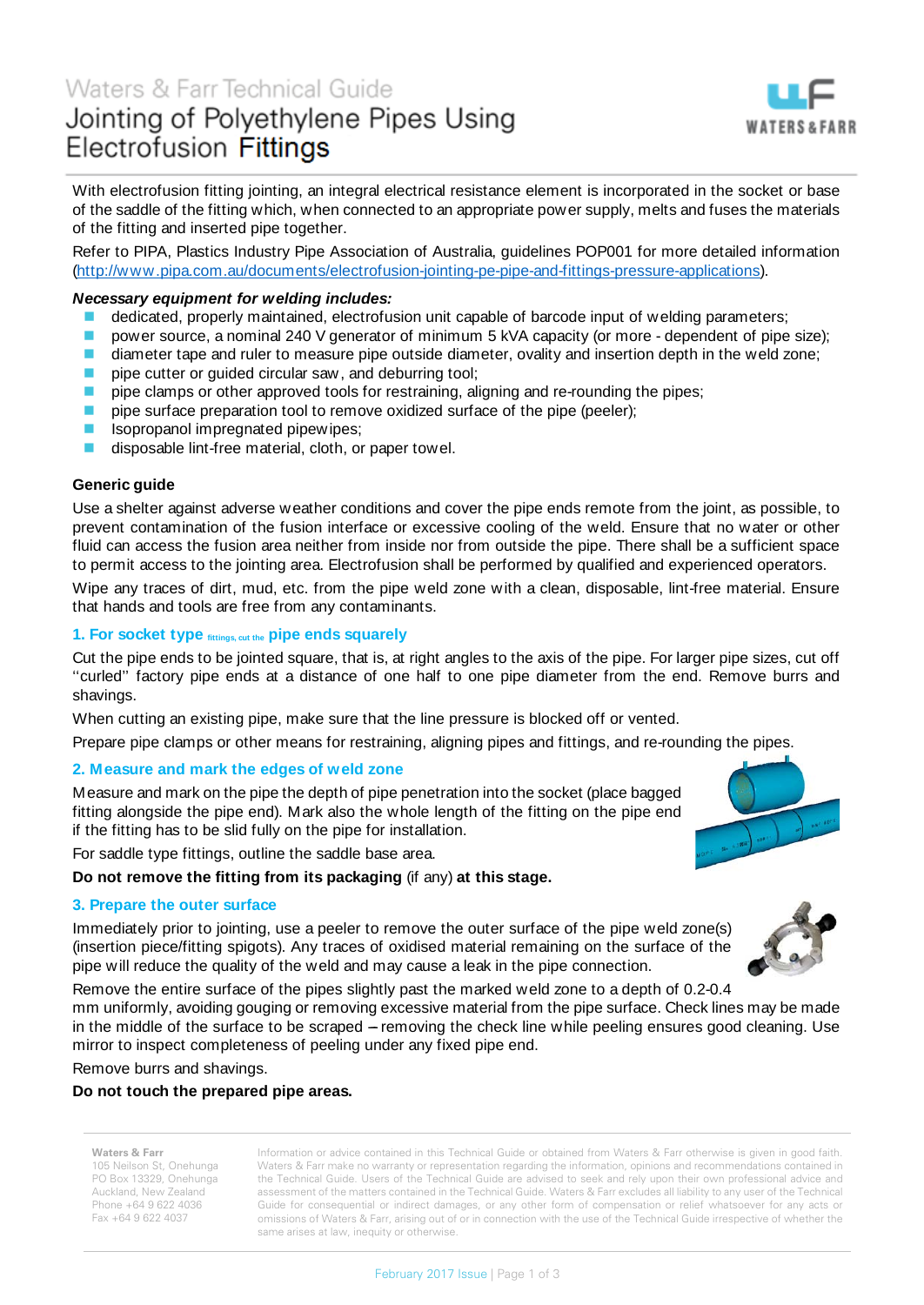# **4. Clean the pipe(s) and the fitting**

Clean the prepared weld zone(s) wiping them with fresh Isopropanol impregnated pipewipes (ensure that they are still moist). For larger pipes, use multiple wipes. Allow the surface to dry naturally and completely. Remove the fitting from its packaging (if any) and check that the bore of the socket or saddle base is clean. Otherwise (or if the packaging has been punctured or torn) wipe the fitting bore/base with Isopropanol

When a coupler has to be slipped fully onto a pipe, clean and dry the pipe end for at least twice the length of the marked zone of fitting penetration to prevent contamination of the inner surface of the fitting during installation.

Ensure, without touching, that the prepared surfaces are completely dry before proceeding. The insertion depth or saddle base marking may be restored, if removed while cleaning.

**Care should be taken not to contaminate the fusion zone again.**

impregnated pipewipes and allow it to dry naturally and completely.

# **5. Position the fitting on the pipe(s)**

Use re-rounding clamps, as necessary.

**For socket type fittings**, centre the fitting on the pipe ends or on the inserted pipe section, valve or tee using previously made marks. Insert the pipe ends into the socket till they are in contact with pipe stops (or till edges of the fitting reach the marked depth of pipe penetration into the fitting). When inserting a tee, a valve or a pipe section, slide couplers on the pipes completely, but not out of the previously cleaned area. The pipe penetration stops within the coupler may be removed before cleaning the bore, or sometimes may simply be sheared off by pressing on the fitting and sliding it over the pipe. Once the couplers are in place, position the pipe section, valve or tee.





Using pipe clamps, secure the fitting and pipes in place to prevent movement of the joint during the fusion and cooling cycle. Ensure that the pipes and fitting are properly aligned (with no angle between pipe axes), are not subjected to a bending stress, and are not left to support their own weight in the fitting or weight of the fitting.

For a fitting with separate fusion zones, each side of the fitting shall be fused successively.

**For saddle type fittings**, secure the pipe (in clamps or otherwise). Position the fitting onto the prepared area and secure (clamp) it as per fitting manufacturer's instructions. There should be no gap between the fitting and pipe.

### **6. Attach leads from electrofusion unit to the fitting terminals**

Refer also to the operating instructions for the corresponding electrofusion units. All equipment should be wellmaintained and kept in clean condition at all times.

Generator used should be of appropriate capacity, properly serviced and calibrated according to the manufacturer's recommendations. Check that there is sufficient fuel for the generator to complete the joint. Check that it is functioning correctly before connecting electrofusion unit to the generator.

Connect electrofusion unit to the power source. Start the generator and switch on the unit.

Attach the output leads from the unit to the fitting - press them all the way home. **The leads' terminals must not be loose on the fitting terminal pins.**

# **7. Fuse the pipes and the fitting.**

Input welding parameters into the control unit's program by reading barcode information with the scanner or manually (nominal fusion time and voltage are printed on the fitting label). The nominal fusion time is typically suitable for welding at the ambient temperature 15°C to 25°C. Information in the barcode allows electrofusion units to adjust the fusion time automatically. For manual input, typically reduce the fusion time up to 0.3% of the nominal fusion time per 1°C of the excessive temperature, or increase the fusion time up to 0.7% of the nominal fusion time per 1°C beneath 15°C.

Activate the fusion cycle from the electrofusion unit control panel according to the unit operating instructions. Watch for faults. On completion of the heating cycle, the correct time (equal to the required fusion time shown prior to the welding) should be indicated on the control unit display.

Most fittings are equipped with fusion (melt) indicators. At the completion of the fusion cycle, indicator(s) should have risen. Differing movement of a fusion indicator may be noted dependent on welding conditions  $-$  if there is no movement, the joint may be suspicious.

If the fusion cycle terminates before completion of the fusion time, check for faults as indicated by the control unit. If the fault is equipment related, some fitting may be re-fused (check whether